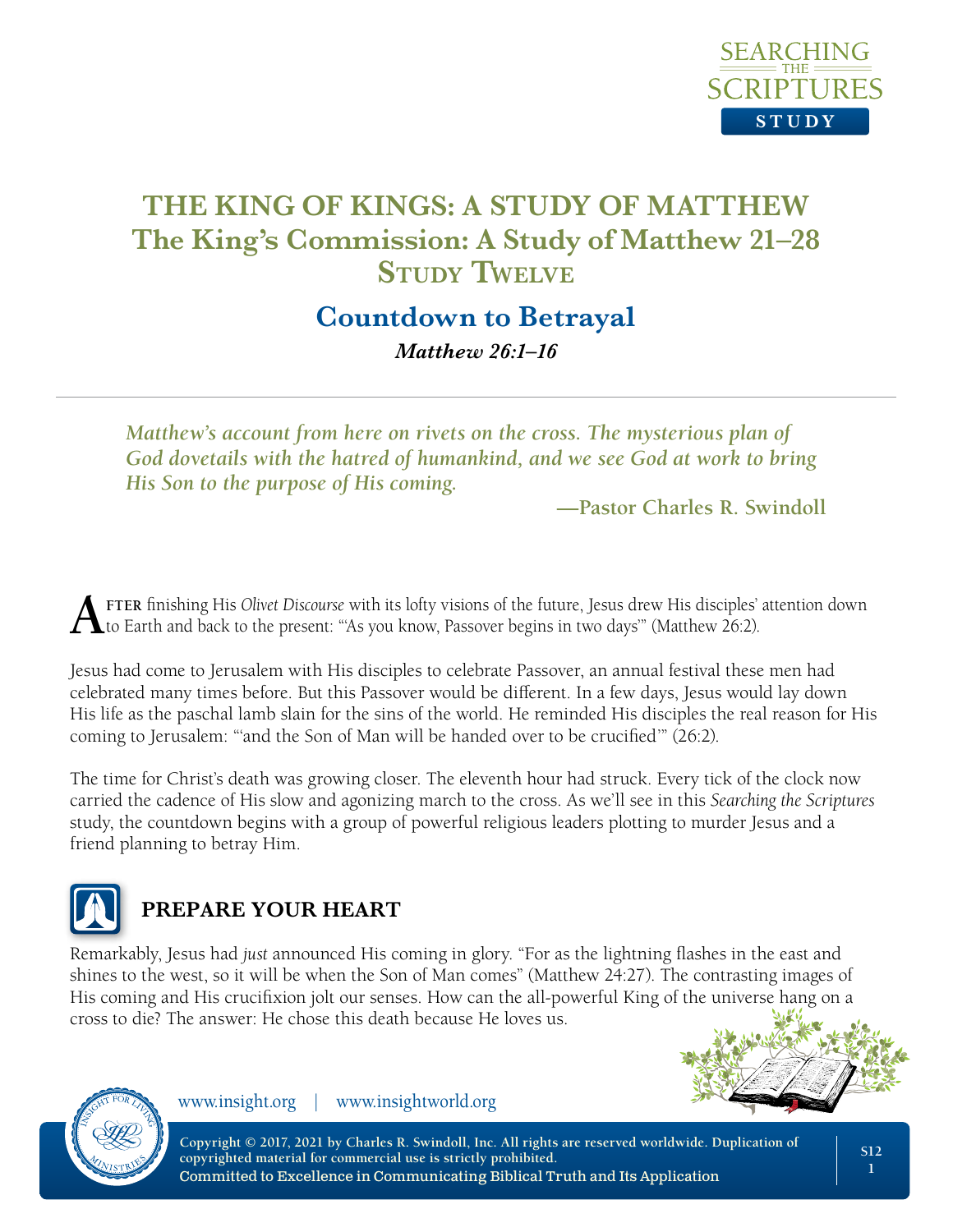

# **Countdown to Betrayal**

*Matthew 26:1–16*

What emotions does Jesus' loving sacrifice stir in your heart? Take a moment to express your devotion to Him as you walk with Jesus through these events of Holy Week known as the Passion of Christ.



# **TURN TO THE SCRIPTURES**

Read *Matthew 26:1–16* as if you were witnessing the events firsthand. Notice how Matthew switches locations as a director of a film might cut from scene to scene. The gospel writer ushers his readers from the Mount of Olives into the residence of Caiaphas. Then he invites us to a dinner party in Bethany and takes us back to Jerusalem for a clandestine meeting.

What feelings does the quick pace of this passage and its dramatic contrasts create in you?

## **Observation: Preparing, Planning, Pouring, and Plotting**

Observing a passage of Scripture shouldn't be done in a hurry. Take time to notice how Matthew purposefully selected each word and constructed each sentence. Pick out the action words and note the tense of the verbs. Watch for the transitions that mark the sequence of events, such as "When Jesus had finished saying all these things" (Matthew 26:1), "At that same time" (26:3), and "Meanwhile" (26:6). Keep developing your skills of observation, and watch Scripture come alive!<sup>1</sup>

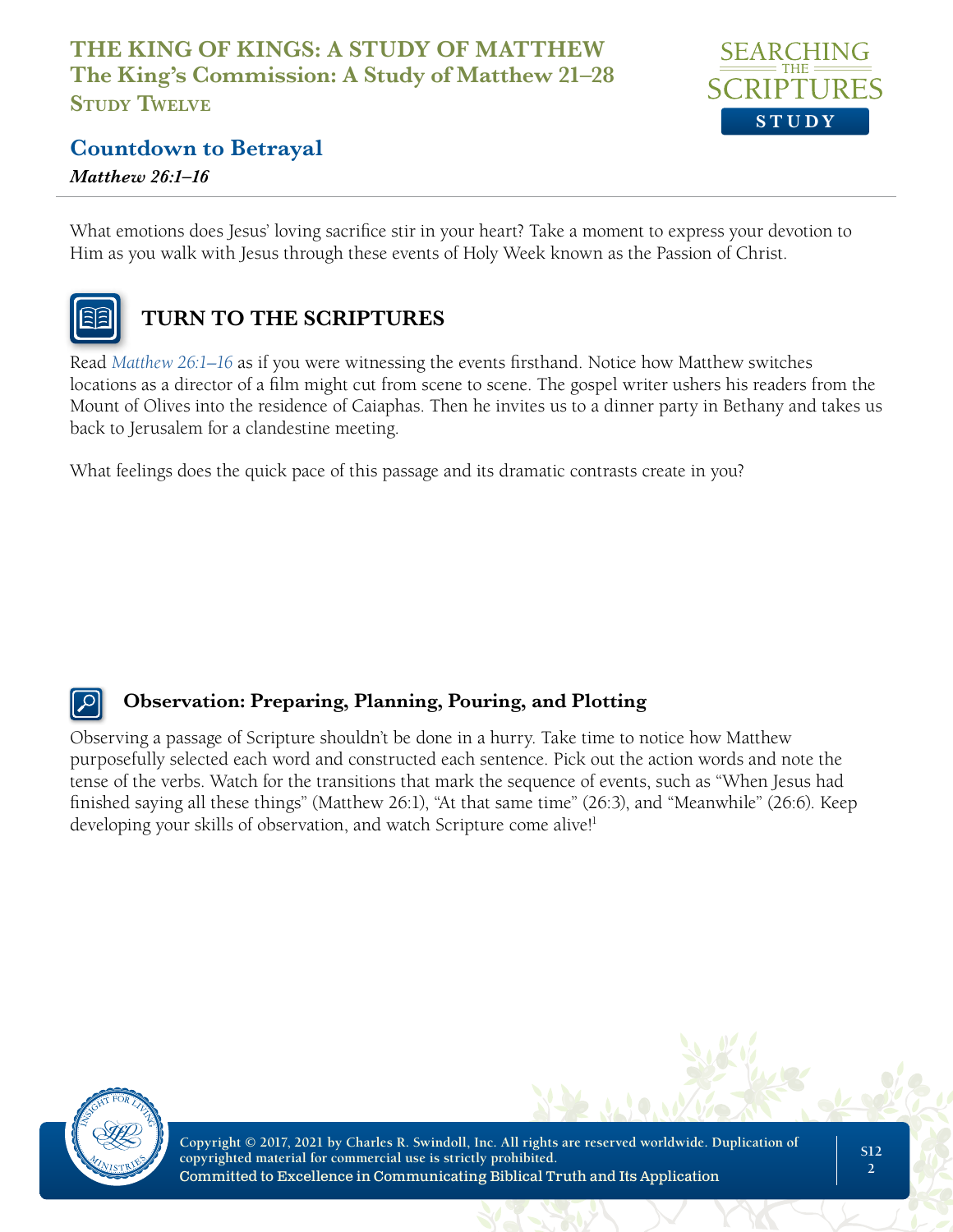

# **Countdown to Betrayal**

*Matthew 26:1–16*

#### **Preparing the Disciples—Matthew 26:1–2**

What subtle details do you observe in the timing and content of Jesus' words to His disciples in *Matthew 26:1–2*?2

How does His statement compare with previous foretelling of His suffering and death in *16:21*; *17:12*, *22–23*; *20:18–19*, *22–23*; and *21:38–39* (the murdered "son" represents Jesus)?

#### **Planning a Murder—Matthew 26:3–5**

What do you observe in *Matthew 26:3–5*? Who are the characters? When, where, and why did they meet? What concerned them?

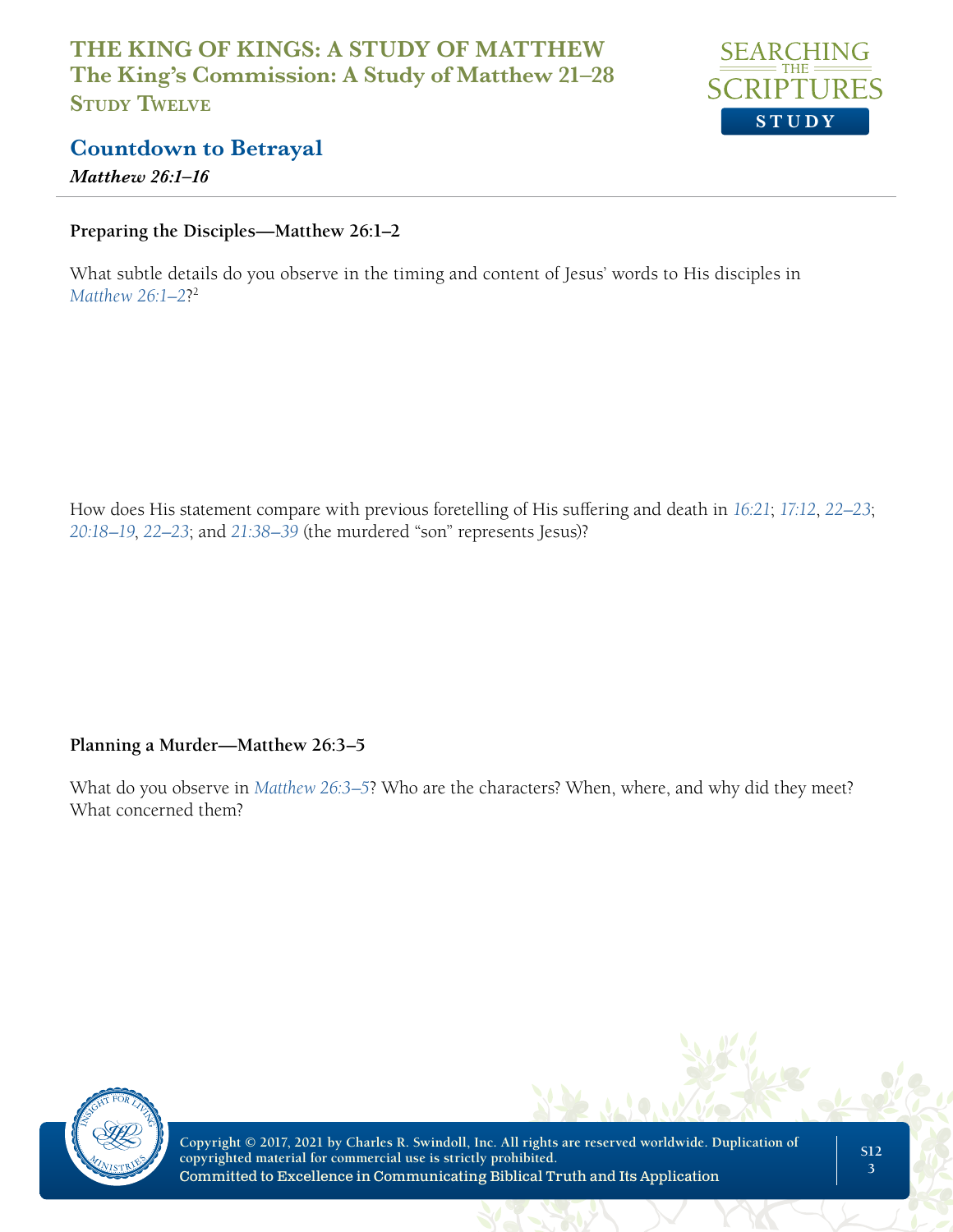

# **Countdown to Betrayal**

*Matthew 26:1–16*

What contrasts do you see Matthew drawing between Jesus (the perfect High Priest) and Caiaphas (the political high priest)?

#### **Pouring the Perfume—Matthew 26:6–13**

From the sinister scene at Caiaphas' luxurious residence, Matthew cuts to the humble home of Simon, a former leper whom Jesus had likely cleansed. What did the woman do that no one expected, according *Matthew 26:6–7*? What do her actions communicate about her heart for Jesus?

What shortsighted, even sinful, perspectives may have prompted the disciples' reaction in *26:8–9*? How did they rationalize their criticism?

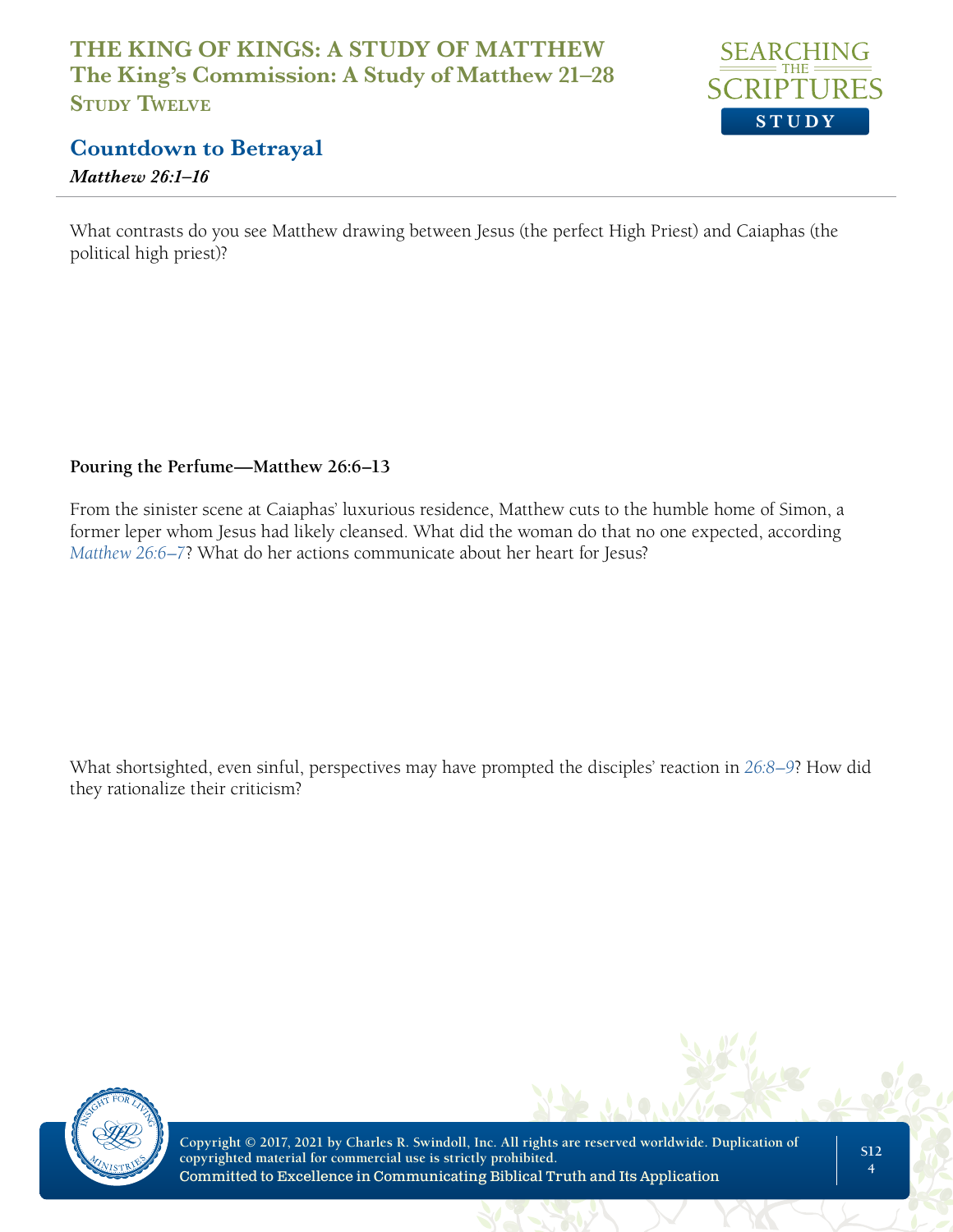

# **Countdown to Betrayal**

*Matthew 26:1–16*

What lessons did Jesus teach about priorities and worship through His words to the woman, according to *Matthew 26:10–13*?

#### **Plotting the Betrayal—Matthew 26:14–16**

What do you observe in Judas Iscariot's actions in *26:14–16*? What does his question tell you about his character?

What contrasts do you see Matthew drawing between the woman and Judas Iscariot? The woman worshiped Jesus at the cost of her perfume, but what did Judas' actions cost him in the end? How have these two individuals been remembered through time?

*The woman came to Jesus overwhelmed with adoration. Knowing she may never see Him again, she brought her most expensive possession and poured it over Him. For days, others around Him could smell the fragrance of her worship.* **—Pastor Chuck Swindoll**

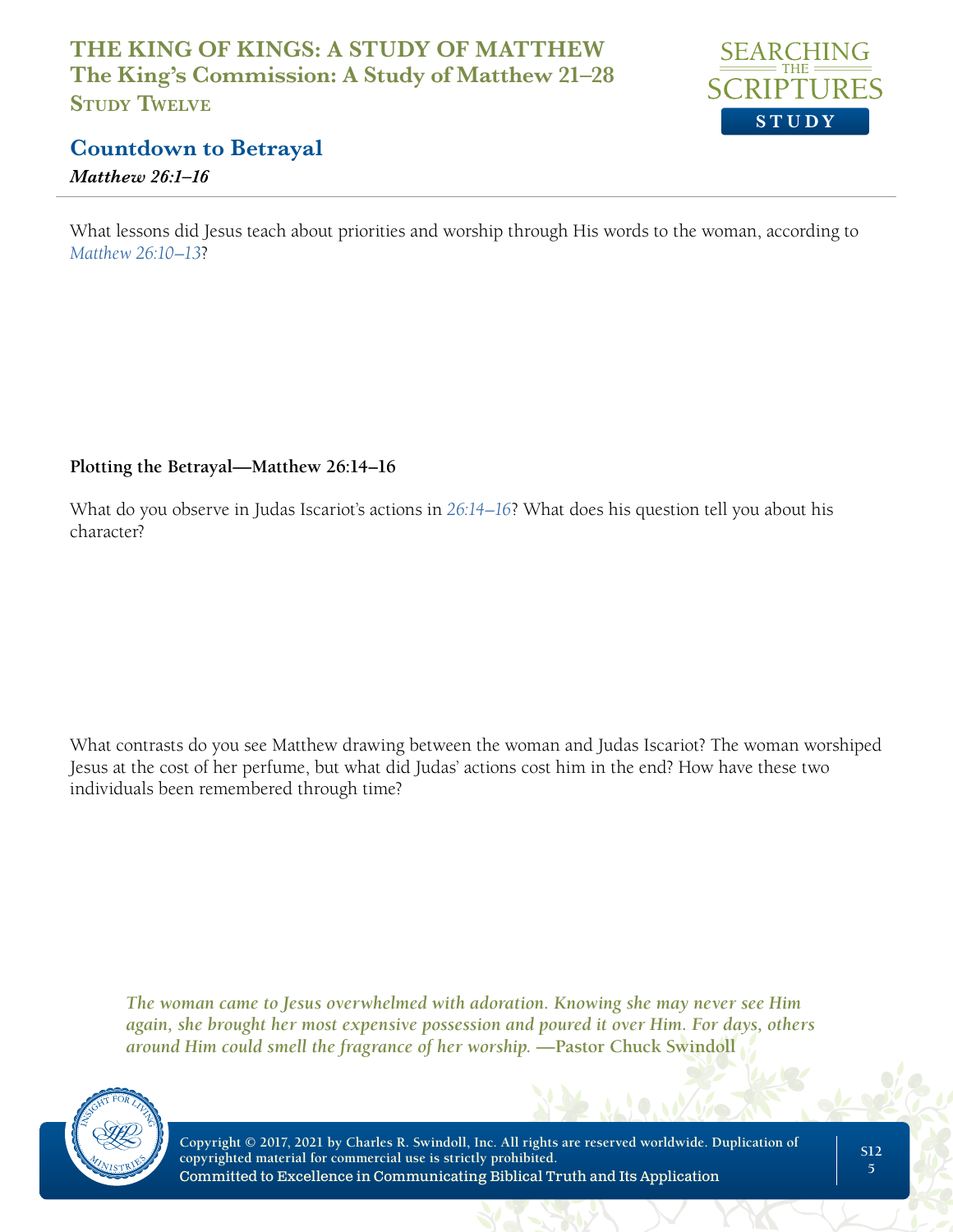

## **Countdown to Betrayal**

*Matthew 26:1–16*

## **Interpretation: Examining the Hearts of Caiaphas and Judas**

Let's use our interpretive "stethoscope" to examine the hearts of Caiaphas and Judas Iscariot.

First, what background information about Caiaphas can you discover in your resources that might reveal his motives? Read page 233 of Pastor Chuck Swindoll's commentary, *Insights on Matthew 16–28*, to gain insight into this man's character. For an online resource, consult *Constable's Notes* at net.bible.org. Write down your insights into what may have motivated the most powerful religious and political Jewish leader in Jerusalem to want to murder Jesus.

Second, what insights can you learn about Judas Iscariot from John's parallel account of this scene in *John 12:1–8*? What was the real reason behind Judas Iscariot's reaction to the woman's anointing of Jesus? How do you think Satan may have used this incident as the final push to drive Judas to betray Jesus?

What common characteristics link Caiaphas' and Judas' treacherous hearts?



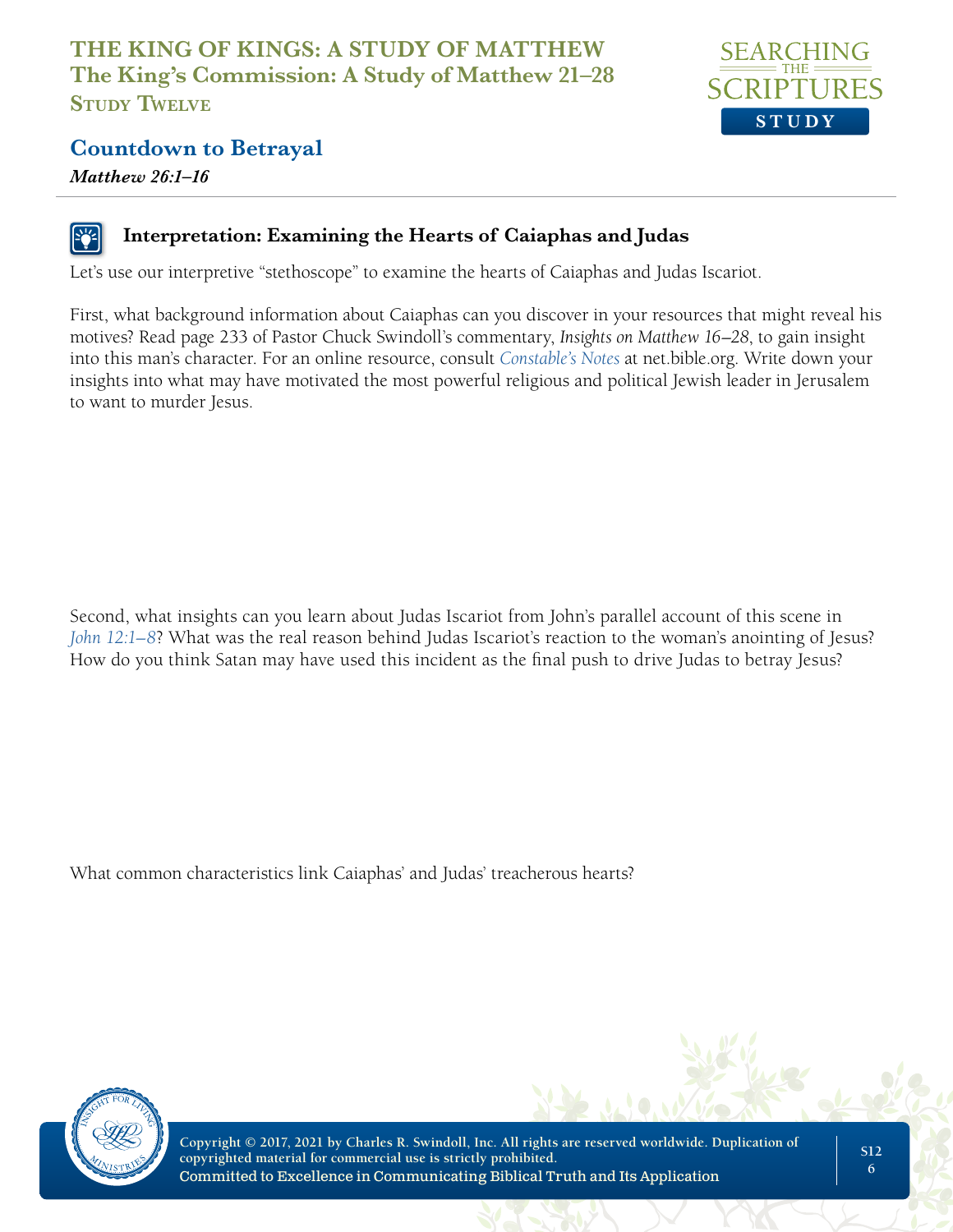

**Countdown to Betrayal**

*Matthew 26:1–16*

*There's an old English couplet I've quoted for years: "Still, as of old, man by himself is priced. For thirty pieces, Judas sold himself, not Christ."* **—Pastor Chuck Swindoll** 

## **Correlation: Examining the Heart of Mary**

According to John's parallel account, Mary, the sister of Martha and Lazarus, was the woman who anointed Jesus. What does her previous encounter with Jesus in her home tell you about her heart, according to *Luke 10:38–42*?

What further insight into her character can you gather from her encounter with Jesus when He arrived in Bethany after Lazarus died, according to *John 11:31–44*? What do you think her tears communicated to Jesus? How did Jesus' actions link her heart to His and strengthen her faith in Him?

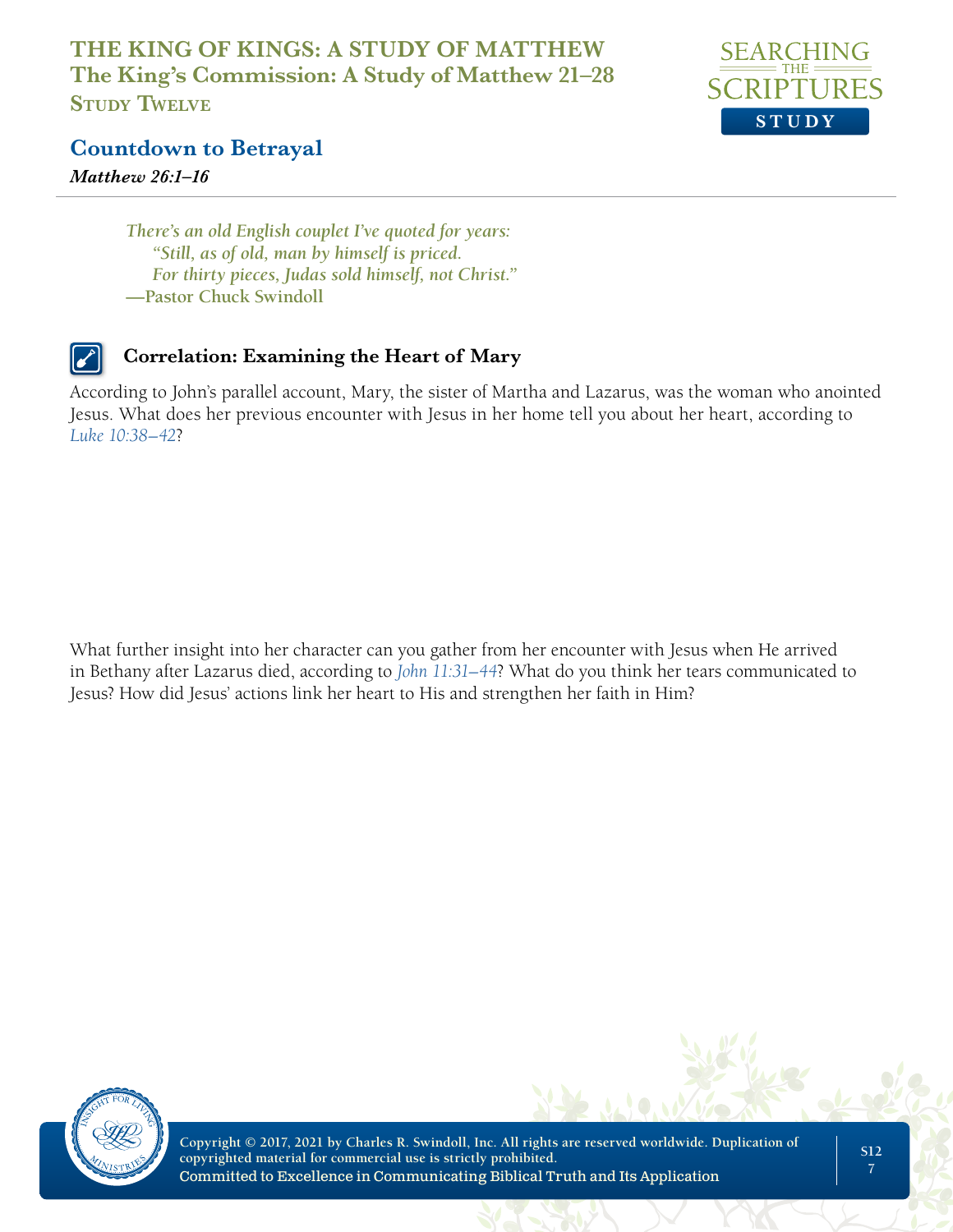

# **Countdown to Betrayal**

#### *Matthew 26:1–16*

Perhaps Mary heard Jesus say to the disciples that He would be "handed over to be crucified" (Matthew 26:2). If so, how might knowing Jesus would soon die a terrible death on a cross have motivated her to anoint Jesus as she did?

What do Mary's actions teach about the nature of true worship?

*You may worship in your car or alone on a walk or while gazing at a marvelous scene that only God could have created. Let out your worship! While lost in praise, Mary cared little about what others thought and even less what they said. Her model is marvelous to witness.* **—Pastor Chuck Swindoll**

### **Application: Worship Amidst Murder and Betrayal**

It's no accident that Matthew inserted the scene of Mary worshiping Jesus between the scenes of Caiaphas plotting to murder Jesus and Judas selling Him out. Such pure devotion amidst such insidious treachery!

Jesus received these extremes with calm assurance in the Father's providential plan. He was resolved to sacrifice Himself for all people, even those who hated Him. Truly, He is worthy of our praise!

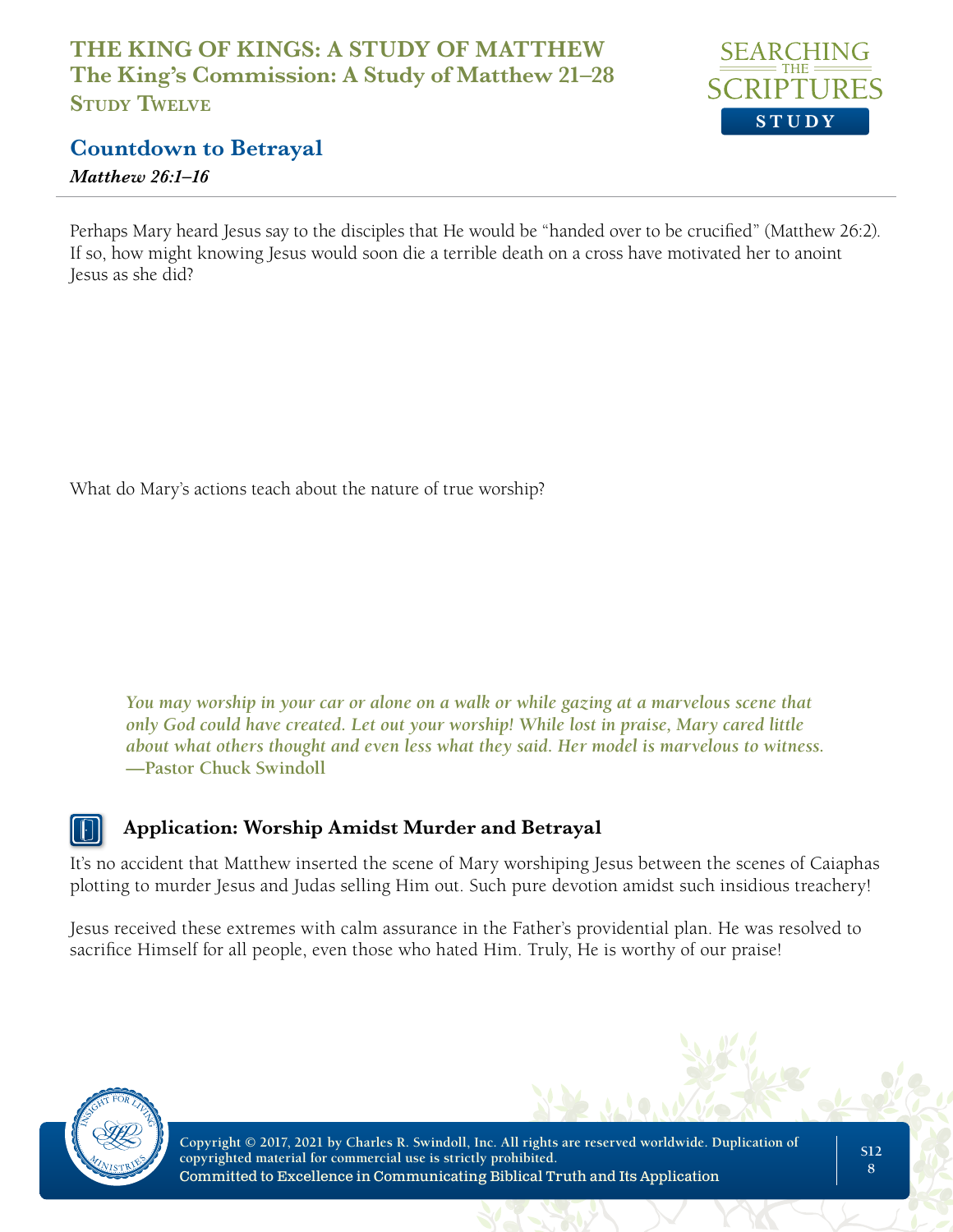

## **Countdown to Betrayal** *Matthew 26:1–16*

How does Mary's devotion to Jesus inspire you in your walk with Christ?

What qualities of Jesus revealed in Matthew 26:1–16 increase your love for Him and strengthen your faith in Him?